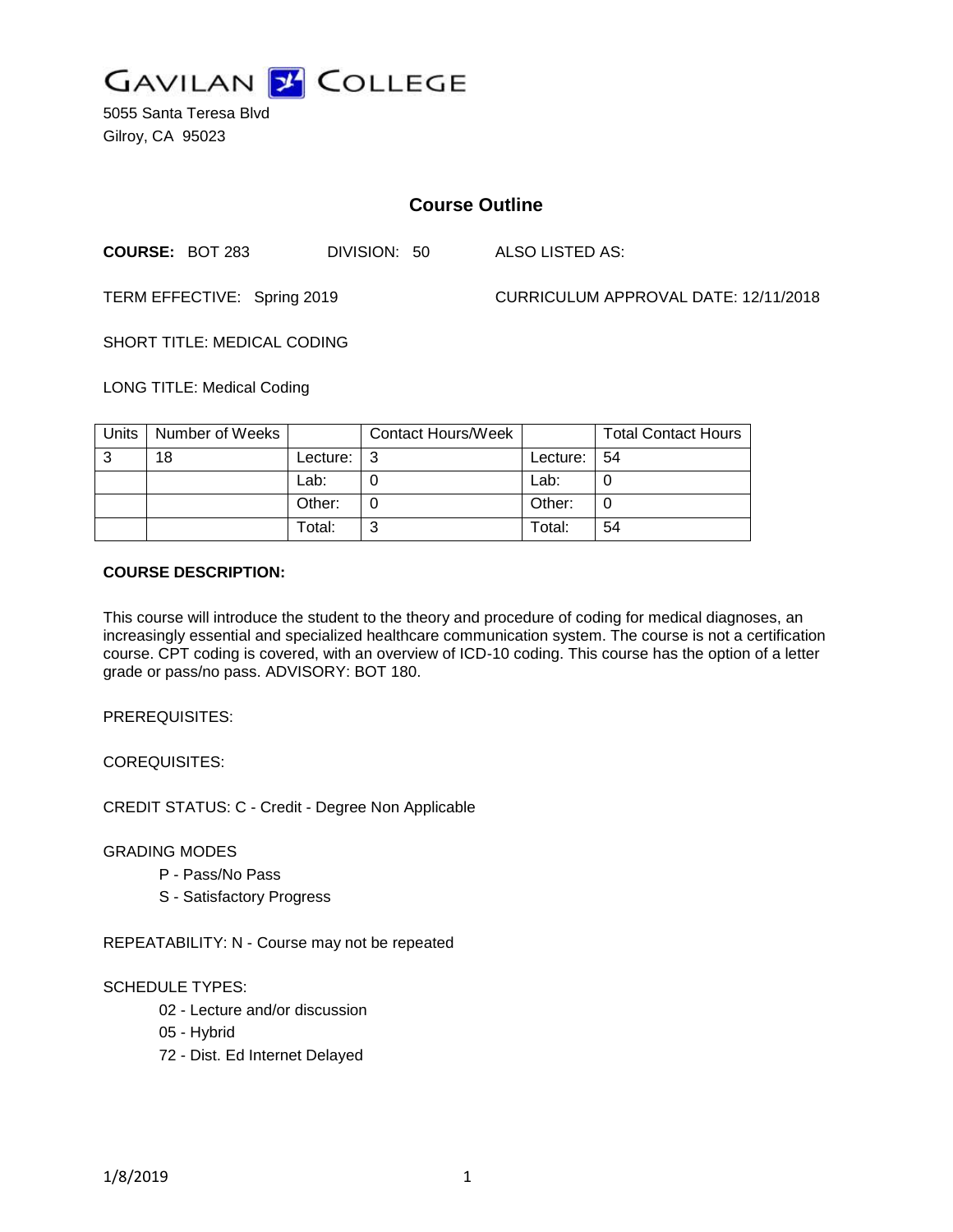## **STUDENT LEARNING OUTCOMES:**

1. List the uses of and demonstrate the use of ICD-10-CM. Measure of assessment: homework, quizzes, exams Year assessed, or planned year of assessment: 2019 Semester: Fall

2. Explain the uses of coding conventions when assigning codes. Measure of assessment: homework, quizzes, exams Year assessed, or planned year of assessment: 2019 Semester: Fall

3. Explain the uses of CPT coding and CPT modifiers. Measure of assessment: homework, quizzes, exams Year assessed, or planned year of assessment: 2019 Semester: Fall

### **CONTENT, STUDENT PERFORMANCE OBJECTIVES, OUT-OF-CLASS ASSIGNMENTS**

Curriculum Approval Date: 12/11/2018

(3 Hours)

CONTENT: Reimbursement, HIPAA, and Compliance

STUDENT PERFORMANCE OBJECTIVES: Distinguish among Medicare Parts A, B, C, and D. Interpret rules of the Health Insurance Portability and Accountability Act (HIPAA). Locate information on the Federal Register. Explain the RBRVS system. Discuss the framework of Medicare Fraud programs. Identify the major components of Managed Health Care.

CONTENT: An Overview of ICD-10-CM

STUDENT PERFORMANCE OBJECTIVES: Explain the development of the ICD-10-CM. Describe how the ICD-10-CM replaces the ICD-9-CM, Volumes 1 and 2. Identify the improvements in the ICD-10-CM. List the official instructional notations in ICD-10-CM. Describe the format of ICD-10-CM.

(6 Hours)

CONTENT: ICD-10-CM Outpatient Coding and Reporting Guidelines

STUDENT PERFORMANCE OBJECTIVES: Identify a first-listed diagnosis. Define assignment of codes for unconfirmed diagnosis. Describe code assignment for outpatient surgery. Outline assignment of additional diagnoses. Describe Z code reporting. Define observation stay. Delineate the differences between first-listed and coexisting conditions. Explain uncertain diagnosis. Discuss assignment of codes for chronic diseases. Recognize diagnostic services. Recognize therapeutic services. Illustrate reporting of preoperative evaluations. Explain prenatal visits. Apply the Official Guidelines for Coding and Reporting.

### CONTENT: Using ICD-10-CM

STUDENT PERFORMANCE OBJECTIVES: Demonstrate ability to utilize the Alphabetic Index and Tabular List. Discuss the steps to accurate coding. Comprehend the organization of the Guidelines. Use both the Alphabetic Index and Tabular List. Outline the need for level of specificity in diagnosis coding. Identify conditions integral to a disease process. Assign multiple codes to a single condition. Report acute and chronic conditions. Demonstrate application of combination codes. Differentiate between residual and late effects. Abstract information that determines if a condition is impending or threatened. Outline the rules when reporting the same diagnosis code more than once. Assign codes based on laterality.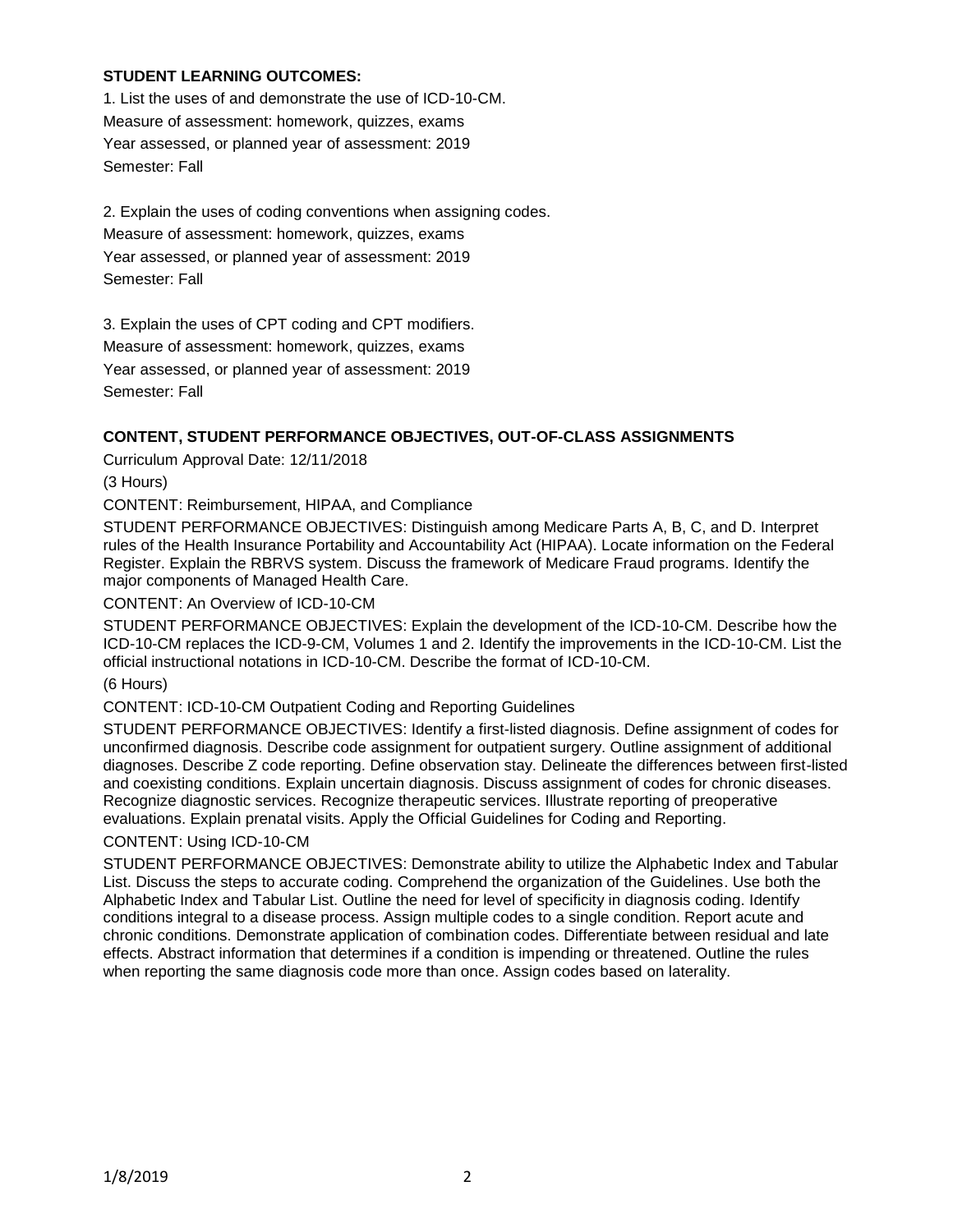(6 Hours)

CONTENT: Chapter-Specific Guidelines (ICD-10-CM Chapters 1-10)

STUDENT PERFORMANCE OBJECTIVES: Review certain infectious and parasitic disease codes. Analyze neoplasm codes. Assess the blood and blood-forming organs and certain disorders involving the immune mechanism codes. Examine the endocrine, nutritional, and metabolic diseases codes. Discuss the mental, behavioral and neurodevelopmental disorder codes. Examine the diseases of the nervous system codes. Analyze the diseases of the eye and adnexa codes. Comprehend the organization and reporting of the ear and mastoid process codes. Recognize the diseases of the circulatory system codes. Demonstrate the ability to report diagnoses with I-10 codes.

CONTENT: Chapter-Specific Guidelines (ICD-10-CM Chapters 11-14)

STUDENT PERFORMANCE OBJECTIVES: Examine the digestive system coding. Review coding the skin and subcutaneous tissue diseases. Discuss diseases of the musculoskeletal system and connective tissue coding.

(3 Hours)

CONTENT: Chapter-Specific Guidelines (ICD-10-CM Chapters 15-21)

STUDENT PERFORMANCE OBJECTIVES: Review the pregnancy, childbirth, and puerperium coding. Report services of certain conditions originating in the perinatal period. Examine the congenital malformations, deformities, and chromosomal abnormalities. Define the rules of symptoms, signs, and abnormal clinical and laboratory findings that are not elsewhere classified. Identify the elements of coding injury, poisonings, and certain other consequences of external causes.

(3 Hours)

CONTENT: Introduction to CPT and Level II National Codes (HCPCS)

STUDENT PERFORMANCE OBJECTIVES: Identify the uses of and name the developers of the CPT manual. State the importance of using the current-year CPT manual. Identify placement of CPT codes on the CMS-1500 insurance form. Recognize the symbols used in the CPT manual. Identify the content of the CPT appendices. List the major sections found in the CPT manual. Interpret the information contained in the section Guidelines and notes. Describe the CPT code format. Append modifiers. Describe what is meant by unlisted procedures/services. State the purposes of a special report. Review Category II and III CPT codes. Locate the terms in the CPT index. List the major features of Level II National Codes, HCPCS. Recognize the code groupings within HCPCS. Review Temporary Procedure and Professional Services. Describe the HCPCS code format. Discuss the Table of Drugs. Demonstrate the ability to assign HCPCS codes.

(3 Hours)

CONTENT: CPT Modifiers

STUDENT PERFORMANCE OBJECTIVES: Recognize and explain the purpose of modifiers. Demonstrate the ability to assign the following CPT modifiers: numbers 22 - 26, 32 - 33, 47, 50 - 59, 62 - 63, 66, 76 - 82, 90 - 92, 95, and 99.

CONTENT: Evaluation and Management (E/M) Services

STUDENT PERFORMANCE OBJECTIVES: Identify and explain the three factors of E/M code assignment. Differentiate between a new and an established patient. Differentiate between an inpatient and an outpatient. Explain the levels of E/M service. Review the key components. Analyze the key component history. Analyze the key component examination. Analyze the key component medical decision making. List contributory factors. Analyze code information. Analyze the types of E/M codes. Identify CMS Documentation Guidelines. Demonstrate the ability to code E/M services.

(3 Hours)

### CONTENT: Anesthesia

STUDENT PERFORMANCE OBJECTIVES: Define types of anesthesia. Explain the format of the Anesthesia section and subsections. Discuss the anesthesia formula. Identify other reporting issues. Demonstrate ability to report anesthesia services.

CONTENT: Surgery Guidelines and General Surgery

STUDENT PERFORMANCE OBJECTIVES: Discuss the Surgery section format. Locate notes and Guidelines in the Surgery section. State the use of the unlisted procedure codes. Interpret elements of a special report. Examine the separate procedure designation. Analyze the contents of a surgical package. Determine the contents of the General Subsection.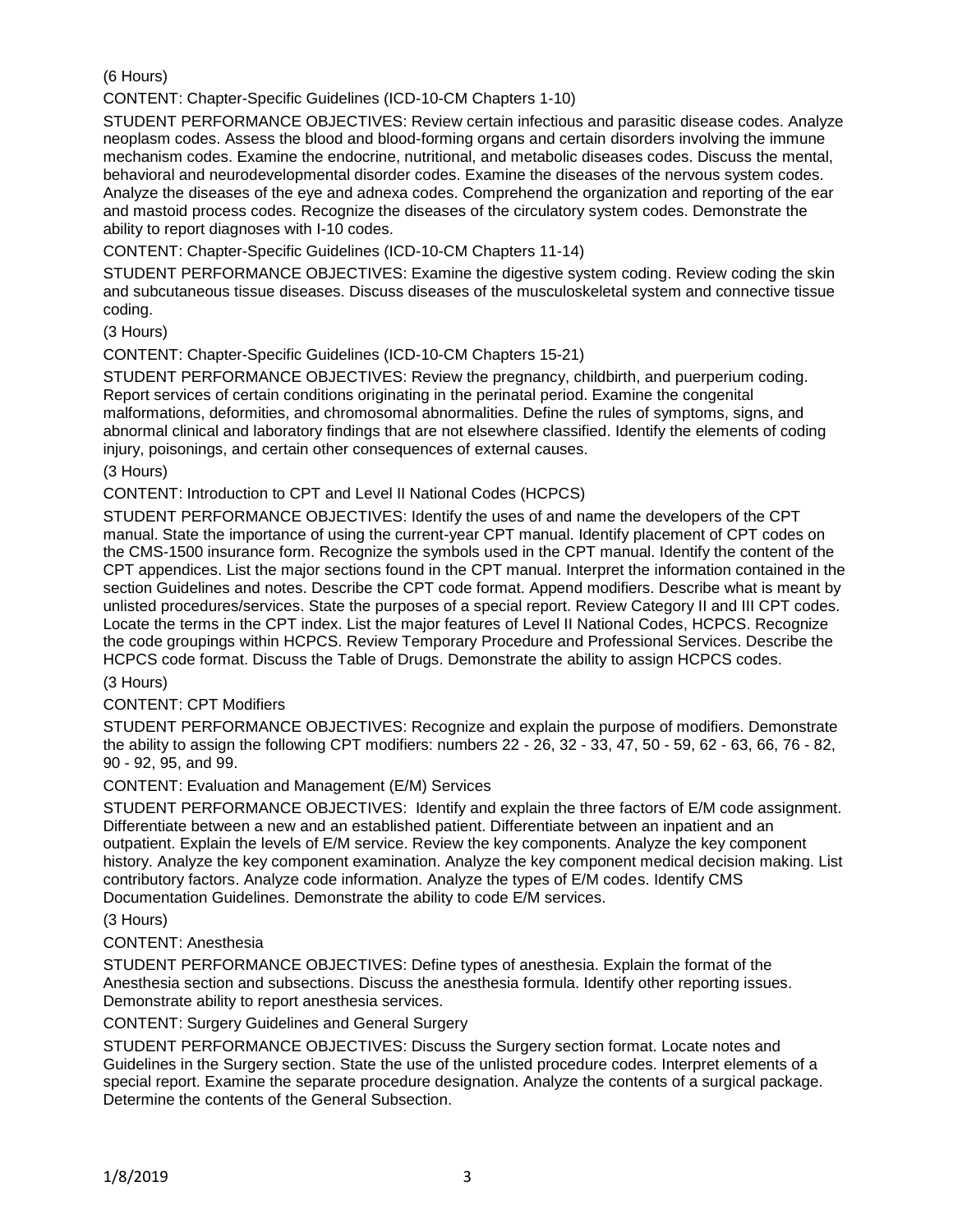# (3 Hours)

## CONTENT: Integumentary System

STUDENT PERFORMANCE OBJECTIVES: Describe the format of the Integumentary System in the CPT manual. Identify the elements of coding Skin, Subcutaneous, and Accessory Structures services. Review the main services in Nails, Pilonidal Cyst and Introduction. Identify the major factors in Repair. State the important coding considerations in destruction and breast procedures. Demonstrate the ability to code integumentary services and procedures.

## CONTENT: Musculoskeletal System

STUDENT PERFORMANCE OBJECTIVES: Differentiate between fracture and dislocation treatment types. Discuss types of traction. Identify services/procedures included in the General subheading. Analyze cast application and strapping procedures. Discuss elements of arthroscopic procedures. Demonstrate the ability to code musculoskeletal services and procedures.

### (3 Hours)

## CONTENT: Respiratory System

STUDENT PERFORMANCE OBJECTIVES: Differentiate between services reported with codes from the Respiratory System subsection and those reported with codes from other subsections. Explain the effects of extent and approach when reporting endoscopy respiratory procedures. Identify highlights of nasal procedure coding. Analyze the codes to report services to the accessory sinuses. Categorize the codes in the Larynx subheadings. Explain the structure of the trachea/bronchi codes. Distinguish the difference amongst the codes assigned to report lungs and pleura services, and procedures. Demonstrate the ability to code respiratory services and procedures.

### CONTENT: Cardiovascular System

STUDENT PERFORMANCE OBJECTIVES: Discuss cardiovascular services reported with codes from the Surgery, Medicine, and Radiology sections. Review cardiovascular coding terminology. Recognize the major differences in the subheadings of the Cardiovascular subsection. Define rules of coding cardiovascular services when using codes from the Medicine section. Identify the major rules of coding cardiovascular services using the Radiology section codes. Demonstrate ability to code Cardiovascular services.

### (6 Hours)

CONTENT: Hemic, Lymphatic, Mediastinum, and Diaphragm

STUDENT PERFORMANCE OBJECTIVES: Review the Hemic and Lymphatic Systems subsection format. Discuss the Hemic and Lymphatic Systems subheadings. Demonstrate the ability to code Hemic and Lymphatic System services. Review the format of the Mediastinum and Diaphragm subsection codes. Discuss the Mediastinum and Diaphragm information. Demonstrate the ability to code Mediastinum and Diaphragm services.

### CONTENT: Digestive System

STUDENT PERFORMANCE OBJECTIVES: Discuss the format of the Digestive System subsection. Report procedures of the: lips; vestibule of the mouth; tongue and floor of the mouth; dentoalveolar structures; palate and uvula; salivary gland and ducts; pharynx, adenoids, and tonsils; esophagus; stomach; intestines (except rectum); Meckel's diverticulum and mesentery; appendix; colon and rectum; anus; and liver.

### (3 Hours)

### CONTENT: Urinary and Male Genital Systems

STUDENT PERFORMANCE OBJECTIVES: Discuss the format and codes of the Urinary System subsection. Review the subheadings and categories of the Urinary System subsection. Report services with Urinary System codes. Discuss the format and codes of the Male Genital System subsection. Review the subheadings and categories of the Male Genital System subsection. Report services with Male Genital System codes.

CONTENT: Reproductive, Intersex Surgery, Female Genital System, and Maternity Care and Delivery

STUDENT PERFORMANCE OBJECTIVES: Describe reproductive services. Report reproductive services. Report intersex surgery services. Discuss the format of the Female Genital System subsection. Identify elements of component coding with Female Genital System codes. Define the critical terms in maternity and delivery services. Define services in the global maternity and delivery package. Discuss the format of the Maternity Care and Delivery subsection services. Demonstrate the ability to code the Female Genital and Maternity Care and Delivery subsection.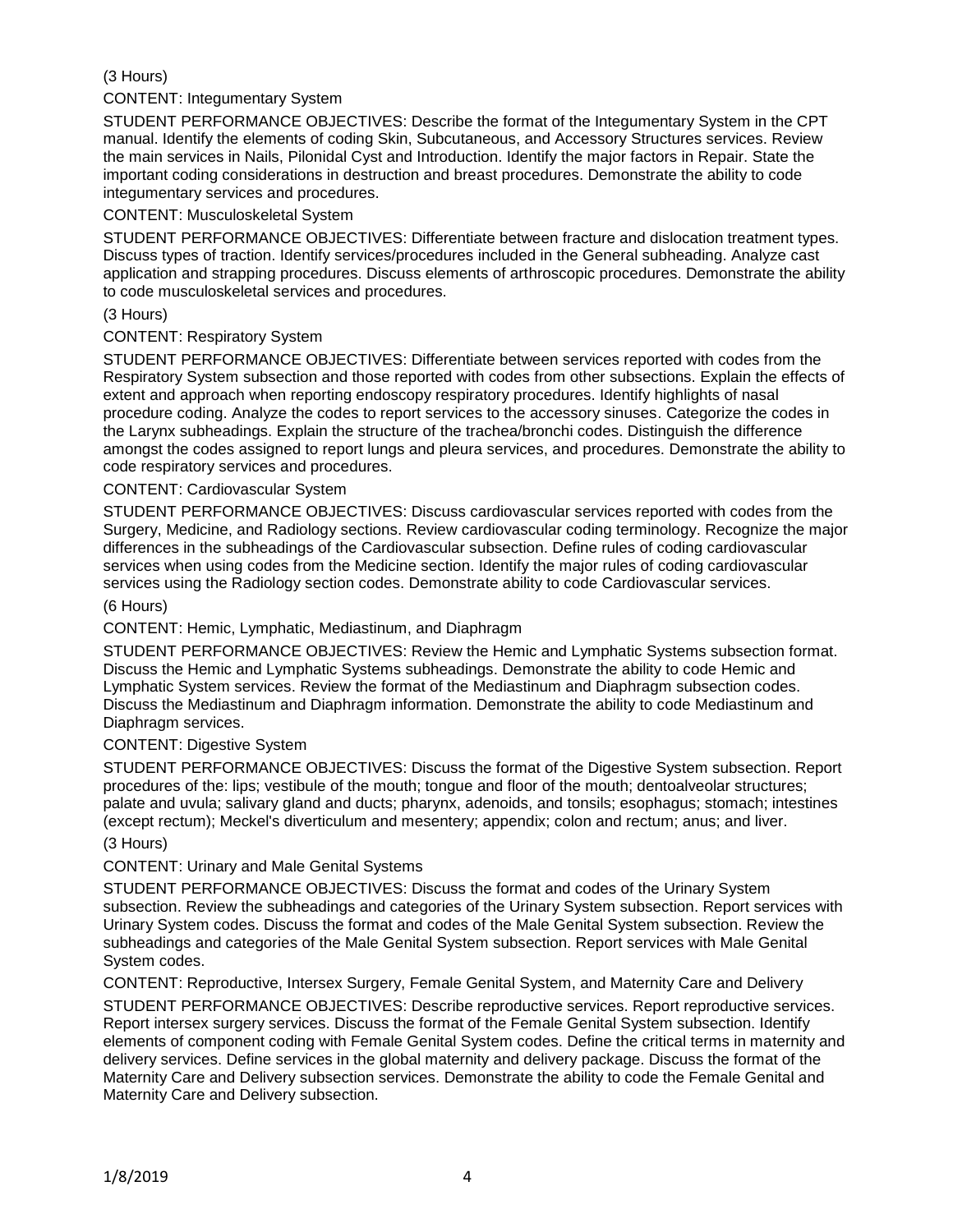## (3 Hours)

CONTENT: Endocrine and Nervous Systems

STUDENT PERFORMANCE OBJECTIVES: Review the Endocrine System subsection format. Discuss the Endocrine System subheadings. Demonstrate the ability to code Endocrine System services. Review the Nervous System subheadings. Demonstrate the ability to code Nervous System services.

#### CONTENT: Eye, Ocular Adnexa, Auditory, and Operating Microscope

STUDENT PERFORMANCE OBJECTIVES: Review the Eye and Ocular Adnexa subsection. Discuss the Eye and Ocular Adnexa subheadings. Demonstrate the ability to code Eye and Ocular Adnexa services. Review the Auditory System subsection format. Discuss Auditory System subheadings. Demonstrate the ability to code Auditory System services. Review reporting use of an operating microscope. Demonstrate the ability to report the use of an operating microscope.

#### (3 Hours)

#### CONTENT: Radiology

STUDENT PERFORMANCE OBJECTIVES: Demonstrate an understanding of Radiology terminology. Analyze the elements of component coding in reporting radiology services. Identify elements of the global procedure. State the appropriate coding of contrast material. Explain the format of the Radiology section. Demonstrate the ability to code Radiology services and procedures.

#### CONTENT: Pathology/Laboratory

STUDENT PERFORMANCE OBJECTIVES: Explain the format of the Pathology and Laboratory section. Discuss the information in the Pathology and Laboratory Guidelines. Demonstrate an understanding of Pathology and Laboratory terminology. Differentiate amongst the Organ or Disease Oriented Panels code. Recognize Drug Assay codes. Identify Therapeutic Drug Assays codes. Classify Evocative/Suppression Testing codes. Explain Consultations (Clinical Pathology) codes. Interpret Urinalysis, Molecular Pathology, and Chemistry codes. Evaluate Hematology and Coagulation codes. Describe Immunology codes. Discriminate amongst Transfusion Medicine codes. Interpret Microbiology codes. Evaluate Anatomic Pathology codes. Summarize Cytopathology and Cytogenic Studies codes. Explain Surgical Pathology codes. Choose Other Procedures code. Demonstrate the ability to code Pathology and Laboratory services.

#### (4 Hours)

#### CONTENT: Medicine

STUDENT PERFORMANCE OBJECTIVES: Analyze the format of the Medicine section. Report psychiatric services. Identify biofeedback services. List components of dialysis reporting. Demonstrate ability to report gastrointestinal services. Discuss ophthalmology and otorhinolaryngologic reporting. Report cardiovascular services. Identify services reported with pulmonary codes. List the important elements of coding allergy and clinical immunology services. Report endocrine services. Define neurology and neuromuscular services. Demonstrate an understanding of central nervous system assessment and intervention. Analyze chemotherapy services. Report special services and dermatologic procedures. Code physical medicine and rehabilitation services. Report active wound management.

#### CONTENT: Inpatient Coding

STUDENT PERFORMANCE OBJECTIVES: Explain the differences between inpatient and outpatient coding. Define principal diagnosis and procedure. Examine the Official Guidelines for Coding and Reporting. Review the Guidelines for Selection of a Principal Diagnosis. Determine when a condition should be reported as an additional diagnosis. Explain the purpose of the present on admission indicators. Examine the ICD-10-PCS system.

(2 Hours)

Final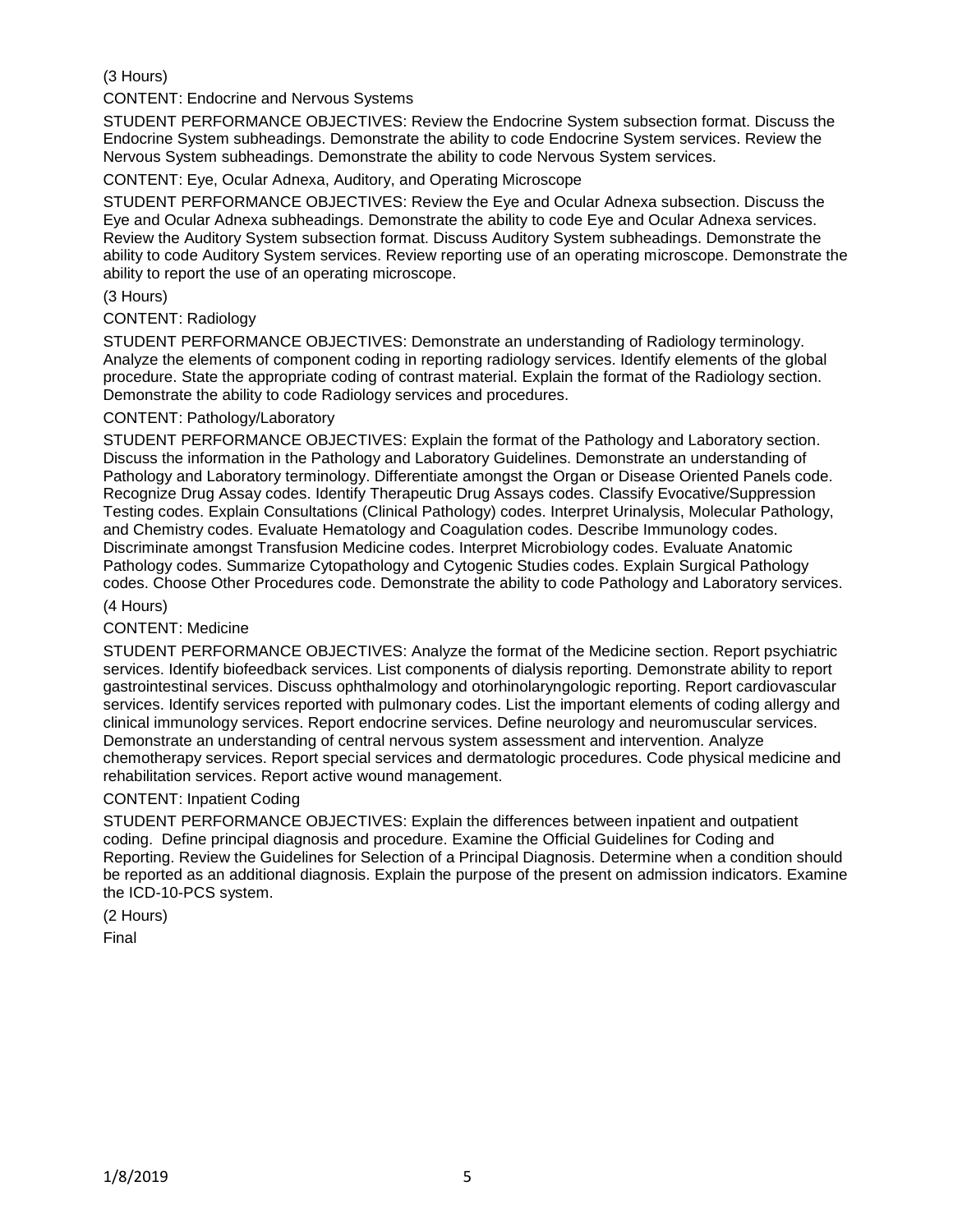## **METHODS OF INSTRUCTION:**

Lecture, Discussion, Guided Practice

#### **OUT OF CLASS ASSIGNMENTS:**

Required Outside Hours: 72 Assignment Description: Homework: Read the chapters and work the assigned exercises. Complete workbook exercises. Required Outside Hours: 36 Assignment Description: Study for quizzes/exams.

## **METHODS OF EVALUATION:**

Writing assignments Percent of total grade: 5.00 % Percent range of total grade: 5% to 10% Written Homework. If this is a degree applicable course, but substantial writing assignments are not appropriate, indicate reason: Course primarily involves skill demonstration or problem solving Problem-solving assignments Percent of total grade: 30.00 % Percent range of total grade: 30% to 60% Homework Problems, Quizzes, Exams Skill demonstrations Percent of total grade: 20.00 % Percent range of total grade: 20% to 50% Performance Exams Objective examinations Percent of total grade: 20.00 %

## **REPRESENTATIVE TEXTBOOKS:**

Carol J. Buck and Jackie Grass Koesterman. Step-by-Step Medical Coding. St. Louis, Missouri: Elsevier,2018. ISBN: 978-0323430814 Reading Level of Text, Grade: 12+ Verified by: E. Venable

### **ARTICULATION and CERTIFICATE INFORMATION**

Associate Degree: CSU GE: IGETC: CSU TRANSFER: Not Transferable UC TRANSFER: Not Transferable